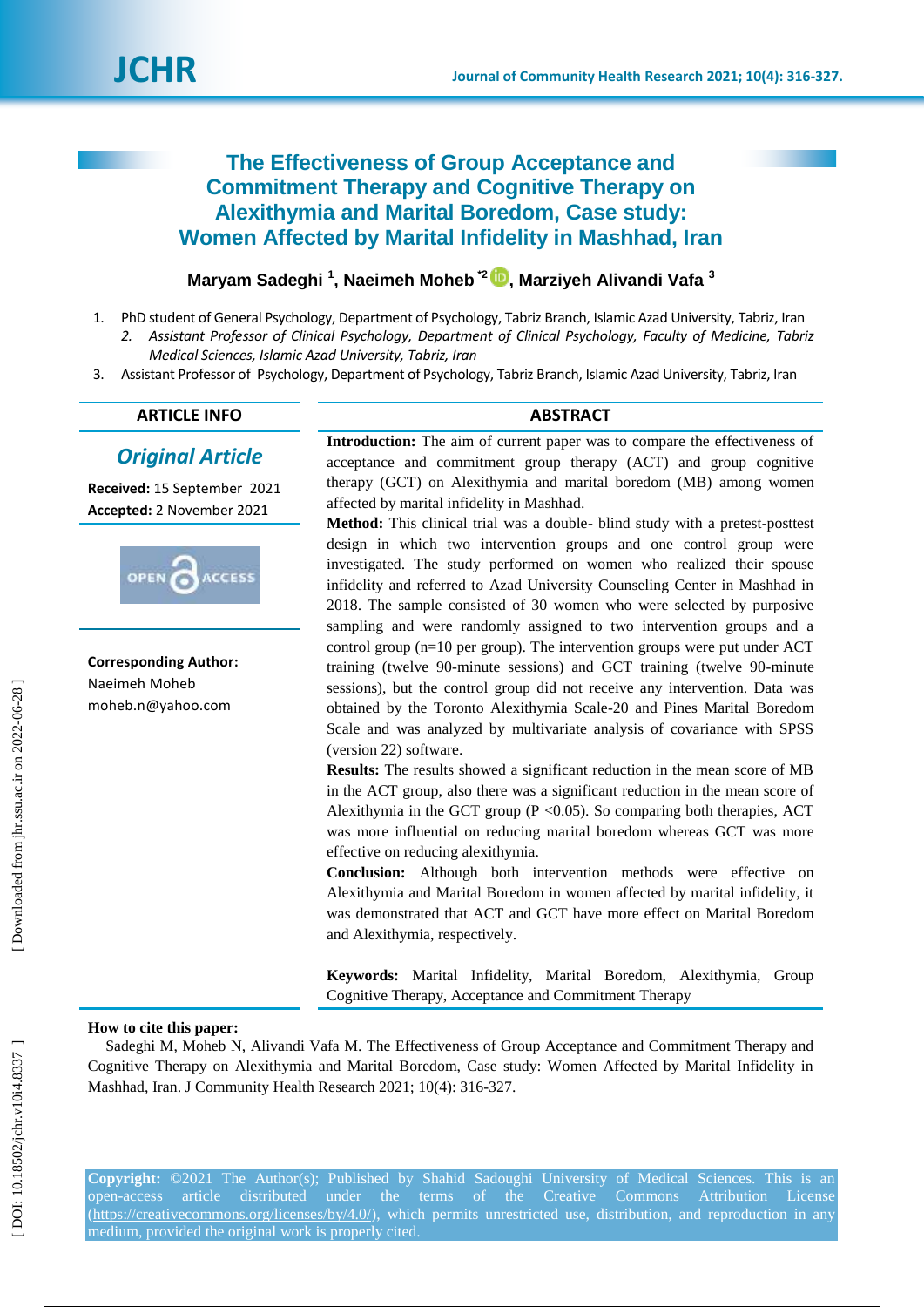### **Introduction**

As individuals enter the third decade of life, they are faced with new and unique challenges. Marriage has been universally found to meet emotional, economic, sexual, social, reproductive needs (1, 2). One of the most crucial factors in marriage is the belief that one's spouse is committed and desires a lasting relationship. Commitment is found to have a strong impact on the sustainability of a relationship. When someone perceives that his or her spouse's commitment has been questioned, it can be considered as a powerful predictor of the termination of a relationship (2, 3). Among all those factors that threat family and marriage structure, infidelity or betraying spouse seems to be the main reason of disagreements, mental harms and finally divorce (4). Marital infidelity is a common phenomenon in western and eastern countries which is defined as passing the limits of marital relationship by having physical or emotional affairs with others (5) .

The issue of marital infidelity is also a concern in Iran and is associated with instability of relationships and a high rate of divorce (6) . In Iran, there are no specific statistics in this regard, and the percentage of married people who break the covenant varies in different studies. However, in one study in Iran the rate of infidelity among men was reported 42% which was mostly between the age of 26 -35 (7). In another study , this rate for women was considered to be 13 -15% (8) . In recent studies the possibility of its occurrence has raised to 60% (4) .These figures are limited and canno t be generalized to all cities and cultures in Iran. the backgrounds related to infidelity indicate a decrease in psychological health (7) . It has also been identified as an influential factor in the field of sexually transmitted diseases. Also, awareness of the spouse's infidelity may lead to negative reactions, including physical assault, suicide, or even murder (4) .

Marital infidelity is a shocking issue for couples and families and a common phenomenon for counselors and therapists. Infidelity or extramarital affairs may cause a great amount of anxiety for couples. Marital infidelity is a phenomenon with the most severe emotional consequences for couples. The majority of people affected by infidelity may experience anger, low self -esteem, depression, and helplessness (9). Marital infidelity plays a significant role in an emotional breakdown between couples and may cause marital boredom (10) . Marital Bor edom includes a set of symptoms such as emotional, physical, and mental exhaustion that causes significant consequences in a couple's life. This phenomenon occurs when the couple realizes that their relationship is unable to meet some basic needs, so the parties suffer from painful states of fatigue, monotony, depression, and feeling of failure in their marital life (11). Alexithymia is one of the traits that received less attention in the field of mood problems of women affected by infidelity and is closely associated with depression and anxiety (12). Alexithymia is a concept which stemmed from the field of psychosomatics and can broadly be defined as the inability to understand and describe one's feelings (13, 14). It is difficult to estimate the prevalence of alexithymia due to the fact that there are no clear diagnostic criteria, however various studies have estimated the prevalence between 10 and 19% (13, 15) . Emotional disabilities and skills are considered important and impressive in adjusting with the environment and others, including the ability to recognize and express emotions appropriately, making a sense of security, improving a cordial relationship, and improving the ability to cope with negative experiences (16) . So, there is an inverse relationship between Alexithymia and marital satisfaction (17, 18) .

Since marital satisfaction is greatly reduced due to the experience of infidelity among affected women, the psychological well-being of individuals is significantly affected by intimate interpersonal relationships, and the ability to create and maintain a romantic and satisfying relationship requires the ability to recognize emotions and expressing them (19) . The increasing number of infidelity and marital conflicts in the contemporary world and the risk of separation and its negative impact on the mental health of couples and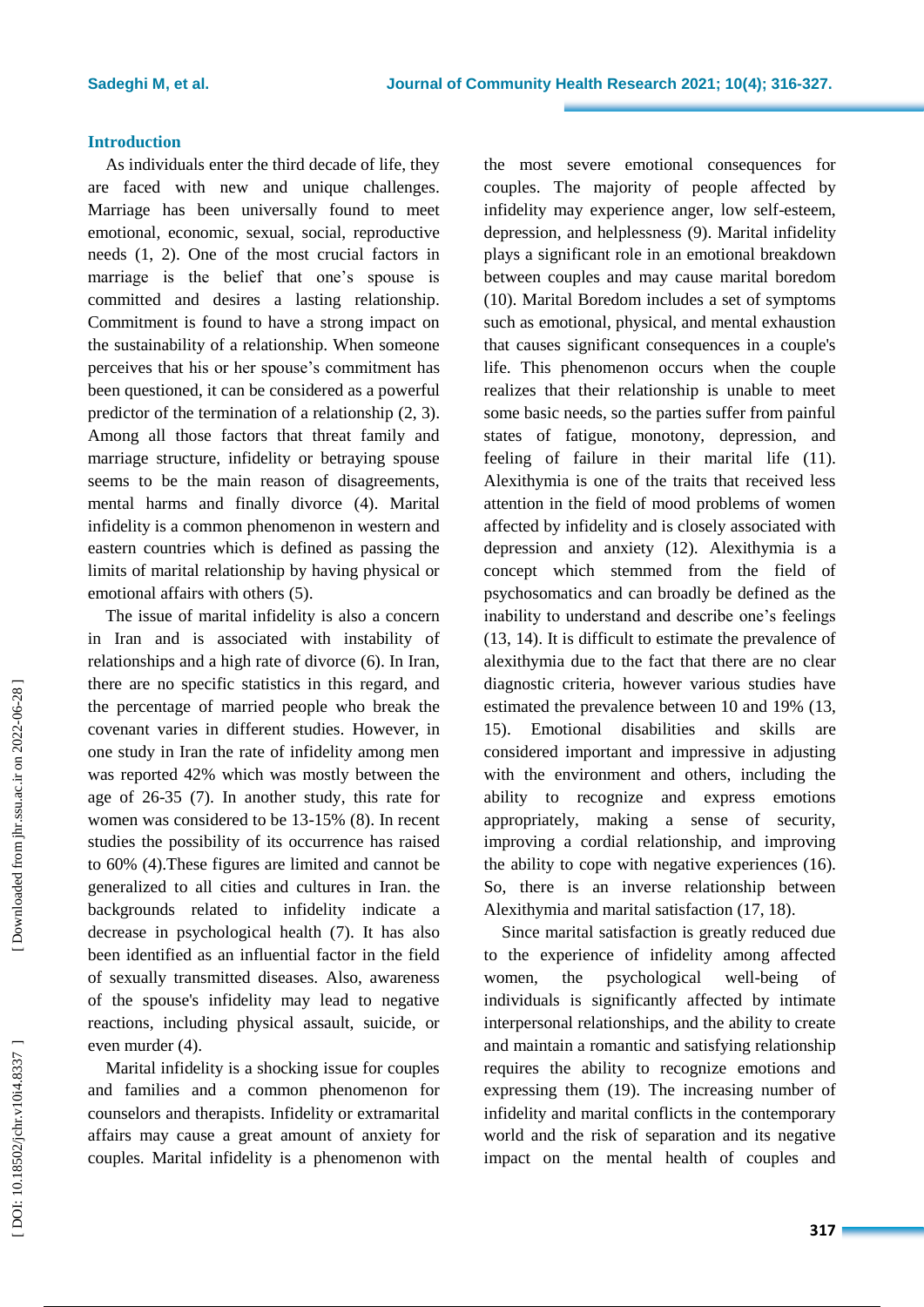children, has led therapists to offer theories and plans to help couples with conflict s and those on the verge of divorce . Cognitive therapy is one of the popular theories in this field. From a cognitive perspective, the causes of most behavioral problems and interpersonal conflicts, including marital conflicts, should be sought in cognitive errors and irrational beliefs of individuals (20) . The purpose of identifying and challenging negative thoughts in the cognitive therapy approach is to seek help for finding alternative ways of thinking (21) . The group cognitive therapy program aims to use all aspects of the Beck treatment method (1979) without its behavioral components, which is used not only for mood disorders but also for anxiety and anger disorders (22). The results of the present research confirm the effectiveness of group cognitive therapy based on the model of Michael Free (1999) in reducing marital conflicts (23) . In other words, studies indicate that group cognitive therapy can reduce depression , cognitive distortion, anger and hopelessness (24) and also may act as an effective treatment in reducing Alexithymia (25) . This treatment may trigger a type of cognitive review that lead s to reducing marital conflicts among couples by challenging their negative thoughts and cognitions (26) .

In addition to group cognitive therapy to solve the problems of people affected by infidelity, the use of Third Wave cognitive -behavioral therapies that target the process of thoughts (rather than their content, as in GCT), may also be effective. One of these treatments is acceptance and commitment therapy. The main goal of the treatment is creating mental flexibility; That is, the ability to make a practical choice between different options that is more appropriate, not just a practical one to avoid disturbing thoughts, feelings, memories or desires (27) . It is assumed that in ACT, human beings find many of their inner feelings, emotions, or thoughts annoying and constantly try to change or get rid of these inner experiences (28) . These attempts are ineffective in controlling inner experiences and they exacerbate the feelings, emotions, and thoughts that one initially has tried to avoid in a paradoxical way (29) . This treatment has six

central nuclei, which include s fault, acceptance, momentary contact, self -observation, committed action, and values (30) . In other words, the main reason for choosing this treatment in comparison with other treatments is that the client is trained to accept her emotions for the first step and to have more flexibility here and now (31) . So, this treatment combined the traditional cognitive therapy techniques with mindfulness which focuses on here and now rather than past or even future (32).

Research has shown that acceptance and commitment therapy can increase marital satisfaction, improve marital turmoil and communication variables between couples, marital adjustment, and reduce psychological and interpersonal distress between incompatible and troubled couples (33) . It is similarly effective in reducing the anxiety of anxious couples (34), women with post -traumatic stress disorder (35), and depression among housewives with HIV (36) .

Therefore, considering the prevalence and importance of marital infidelity and preventing the progression of divorce seems that one of the main problems of these individuals is Alexithymia or Marital Boredom, which has been less studied. Therefore, due to the progress of third -wave cognitive -behavioral therapy, there was no study to compare these therapies. Therefore, the researchers decided to conduct a study comparing GCT and ACT on Alexithymia and MB of women affected by marital infidelity.

#### **Method**

The research method was experimental with a pretest -posttest design and control group. The statistical population of this study included women who were affected by marital infidelity and had referred to Counselling Center of Educational Sciences Faculty in Mashhad Azad University in 201 8 and were selected by purposive sampling based on the inclusion and exclusion criteria. However, only 30 of them agreed to participate in the study, eventually. Inclusion criteria were willingness to participate, At least two years of living together, age range of 25 -45 years,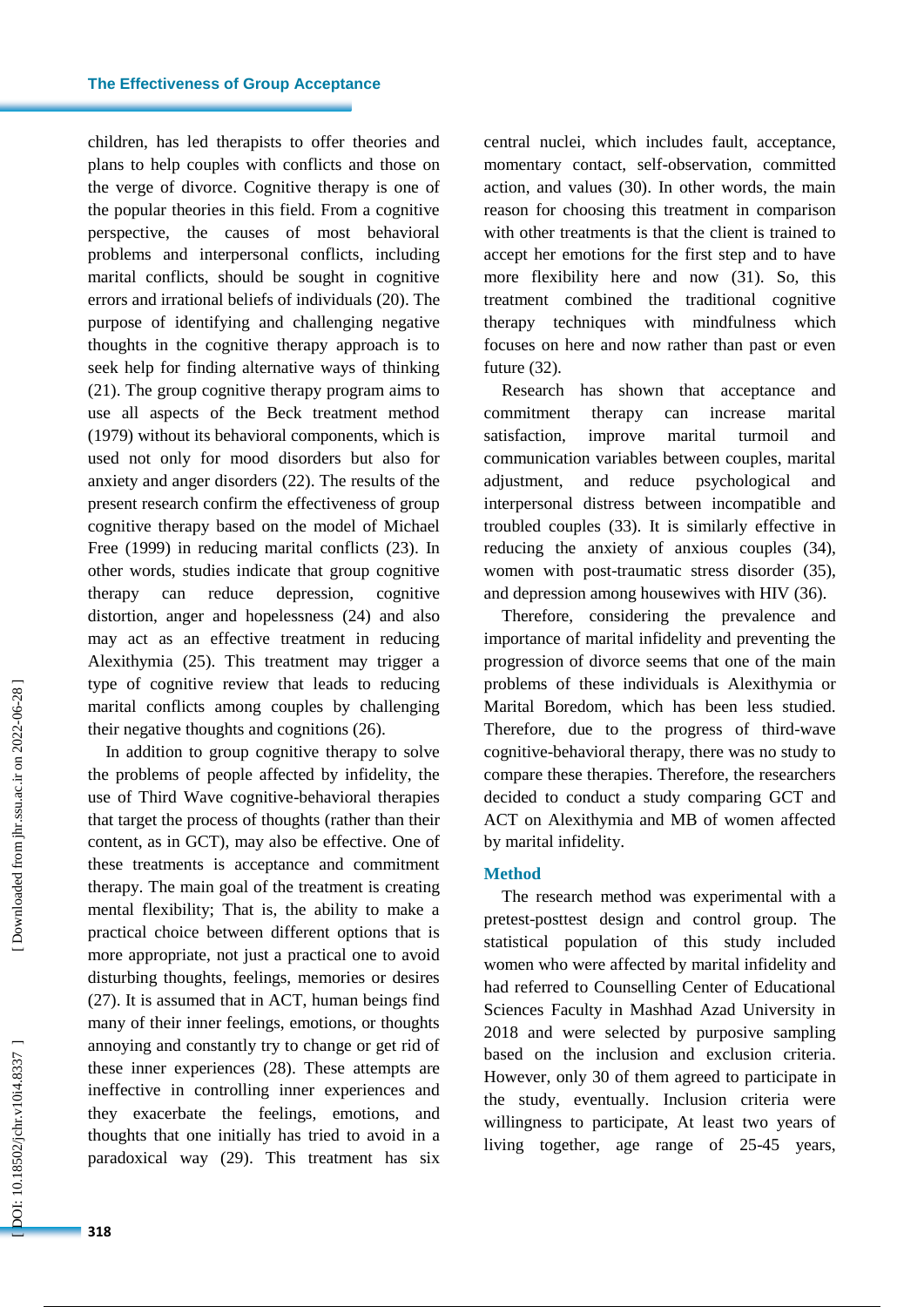minimum diploma education and exclusion criteria were suffering from a physical illness or other psychiatric disorders simultaneously, unwillingness to continue the study, absence for more than two sessions in the intervention groups. Randomization for selecting the members of each group was performed through rolling a dice which is a suitable way of assignment for interventions including three groups. Numbers 1 & 2 of a dice were dedicated to the first intervention group, numbers 3&4 were given to the second intervention group and finally those with numbers 5 & 6 were assigned in the control group. Each group was consisted of 10 members. Afterwards, Toronto Alexithymia Scale -20 and Marital Boredom Scale were provided to them. Finally two groups of ACT & GCT were present in addition to a control group.

### **Instruments**

## **Toronto Alexithymia Scale -20**

The Toronto Alexithymia Scale, a 20 -item test, was used to measure mood distress. It was initially developed by Taylor in 1986 and then revised by Parker, Taylor and Bagby in 1994 (37) . It has three components: Difficulty Identifying emotions, Difficulty describing emotions , and externally oriented thinking. The questions are on a 5 -point Likert scale from 1 (strongly disagree) to 5 (strongly agree). A total score is also calculated from total scores of the three subscales for emotional malaise .Psychometric properties of The Toronto Alexithymia Scale have been reviewed and validated in numerous studies such as assessing TAS -20 psychometric properties and factorial invariance in nonclinical and psychiatric samples (37) . Furthermore, in Persian version of Besharat and Ganji study which was about the relationship between marital satisfaction and Alexithymia, Cronbach's alpha coefficients were reported 0.85 for Alexithymia, 0.82 for difficulty Identifying emotions, 0.75 for difficulty describing emotions, and 0.72 for externally oriented thinking. Also, they obtained the validity of the whole scale of the Iranian sample by using test-re test method (after one month) 0.74 and 0.72 (38) .

#### **Marital Boredom Scale**

The purpose of the Marital Boredom Scale is to measure the degree of marital boredom among couples, which was developed by Pines in 1994 (39).The questionnaire include s 21 questions which incorporates the three main components of physical fatigue, lethargy and sleep disorders. Evaluating the validity coefficient of the marital boredom scale showed that there is an internal consistency between variables in the range of 0.84 to 0.90 (39) . In Iran, Marital Boredom Scale was localized by Navidi (40). He estimated the reliability coefficient of this questionnaire by using 0.86 Cronbach's alpha.

## **Intervention**

This study was a double - blind experimental one in which both participants and trainer had no idea about the group each person was going to be placed in because in double - blind clinical trials, the result assessor was not included in the intervention team. The study followed the ethical standards provided by the Helsinki Declaration. The participants were reassured about their identity, and that other personal information would remain confidential, then the informed consent form was signed by them voluntarily. In the present study, the ACT program was designed based on the model of Peterson and colleagues in 2009 for distressed couples, which was held in 12 sessions (34) and GCT treatment program was based on Michal Free cognitive protoc o l which has been published in a form of a book and included 12 group sessions of 90 minutes per week (41).The qualified trainer performed both treatments in the counseling center of the Islamic Azad University of Mashhad in 201 8. The control group was placed in the waiting list until the end of data collection. After gathering the demographic information of the participants, for descriptive statistics the mean and standard deviation of research variables in two intervention groups and one control group were shown. At the next level, The normality of the data distribution was checked by Kolmogorov - Smirnov, homogeneity variances was approved by Levine's test. Analysis of variance and covariance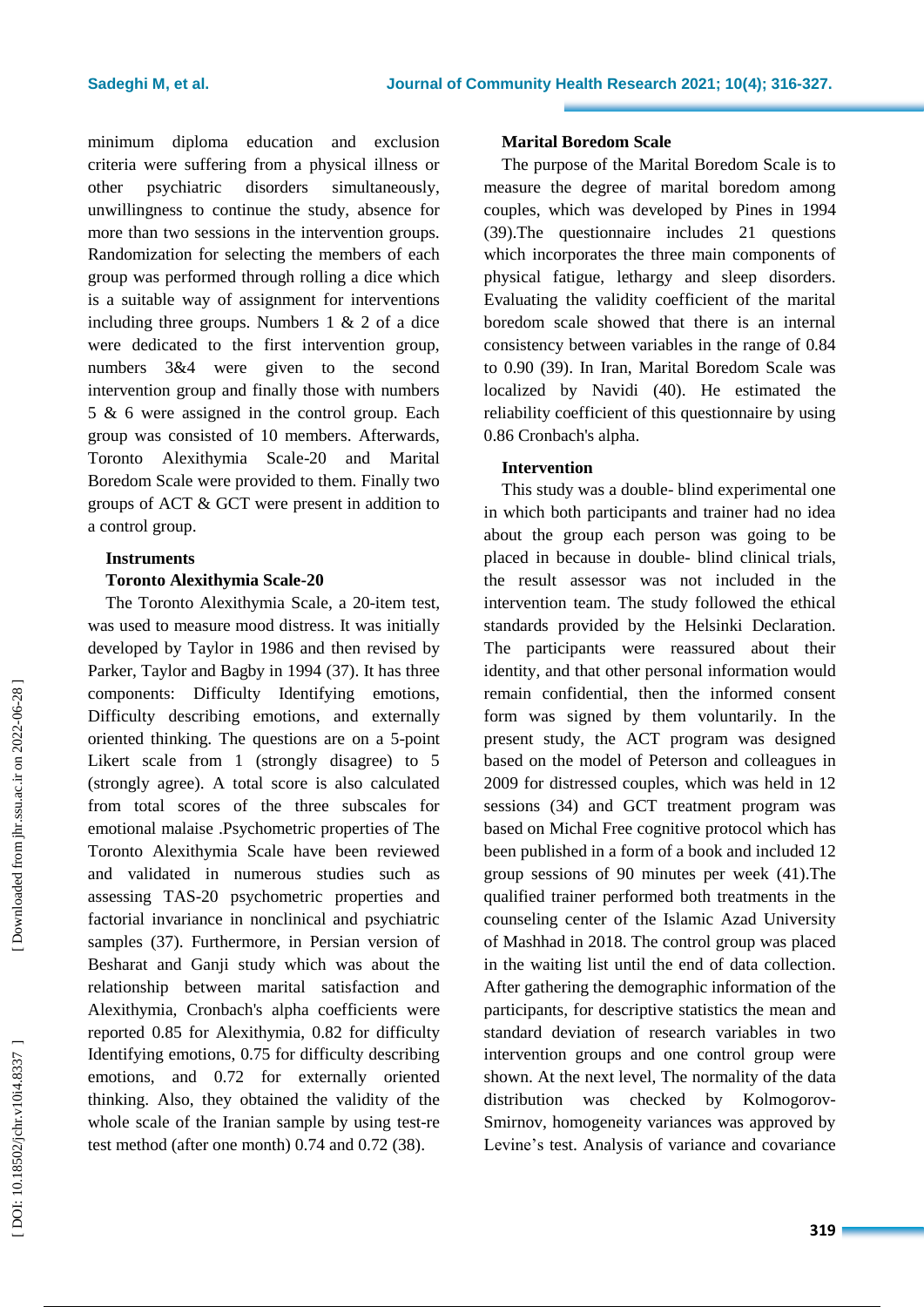#### **The Effectiveness of Group Acceptance**

and finally Bonferroni's post hoc test were also used. Data collection was carried out in four stages of pre -test, post -test. Data analysis was carried out by using SPSS -22 and MANCOVA test was performed with a confidence interval of 95% and  $\alpha$ 

= 0.05. The assumptions of the analysis of covariance model were all examined according to the Tutorial article (42) .

ACT and GCT sessions are described in Tables 1 and 2, respectively

**Table 1 .** The structure of treatment sessions based on acceptance and commitment

- Session 1 More familiarizing clients with acceptance and commitment -based therapy, identifying the treatment goals and linking them to the values of client Session 2 Increasing clients' awareness about the comprehensive control of personal emotions Session 3 Relating the specific situations to the goal of failure and activity, accepting the focus of client on the process of verbalization than content creation Session 4 Distinction of self-assessment and self-description, mindfulness practices, assessing the distinction between self-assessment and self -description Session 5 Addressing faults (separating from mental experiences), practicing mindfulness, presenting the task of developing mindfulness practices for applying in daily life Session 6 Completing the fault from the story of life, developing mindfulness. determining tasks related to mindfulness Session 7 Completing the process of mindfulness practices by its generalization to thoughts and feelings. Assessing the values of group members Session 8 Determining for more mindfulness practices and clarifying the nature of committed action (commitment). Demonstrating further methods for controlling barriers of further promotion in committed action through assignments Session 9 Continuing value -related activities and increasing the desire to experience the unwanted emotions that surrounded the committed action Session 10 Manifesting the distinction between the process and the result of action Session 11 Further promotion of mindfulness and reaction of the therapist and members to the end of treatment Session 12 Reviewing and reminding the strategies and techniques on which promotes the maintenance of ACT treatment benefits. **Table 2 .** The structure of group cognitive therapy sessions Session 1 Explain the group provisions, introducing participants to each other, training cognitive therapy (situation, thought, and emotional and behavioral reactions) Session 2 Training automatic thoughts, assumptions and core beliefs Session 3 Being familiar with schemas and behavioral consequences Session 4 Working on the vertical arrow, enabling participants to identify their schemas Session 5 The relationship between schemas, beliefs and automatic thoughts, and the way they communicate with each other Session 6 Accepting the fact that beliefs do change Session 7 Understanding the fact that beliefs are different in terms of usefulness and may be evaluated based on some criteria Session 8 Learning to apply logical analysis on your beliefs Session 9 Providing hierarchy of situations related to core beliefs Session 10 Considering two content areas of perceptual change, and voluntary cortical inhibition
	- Session 11 Learning self-punishment and self -reward
	- Session 12 Preventing the recurrence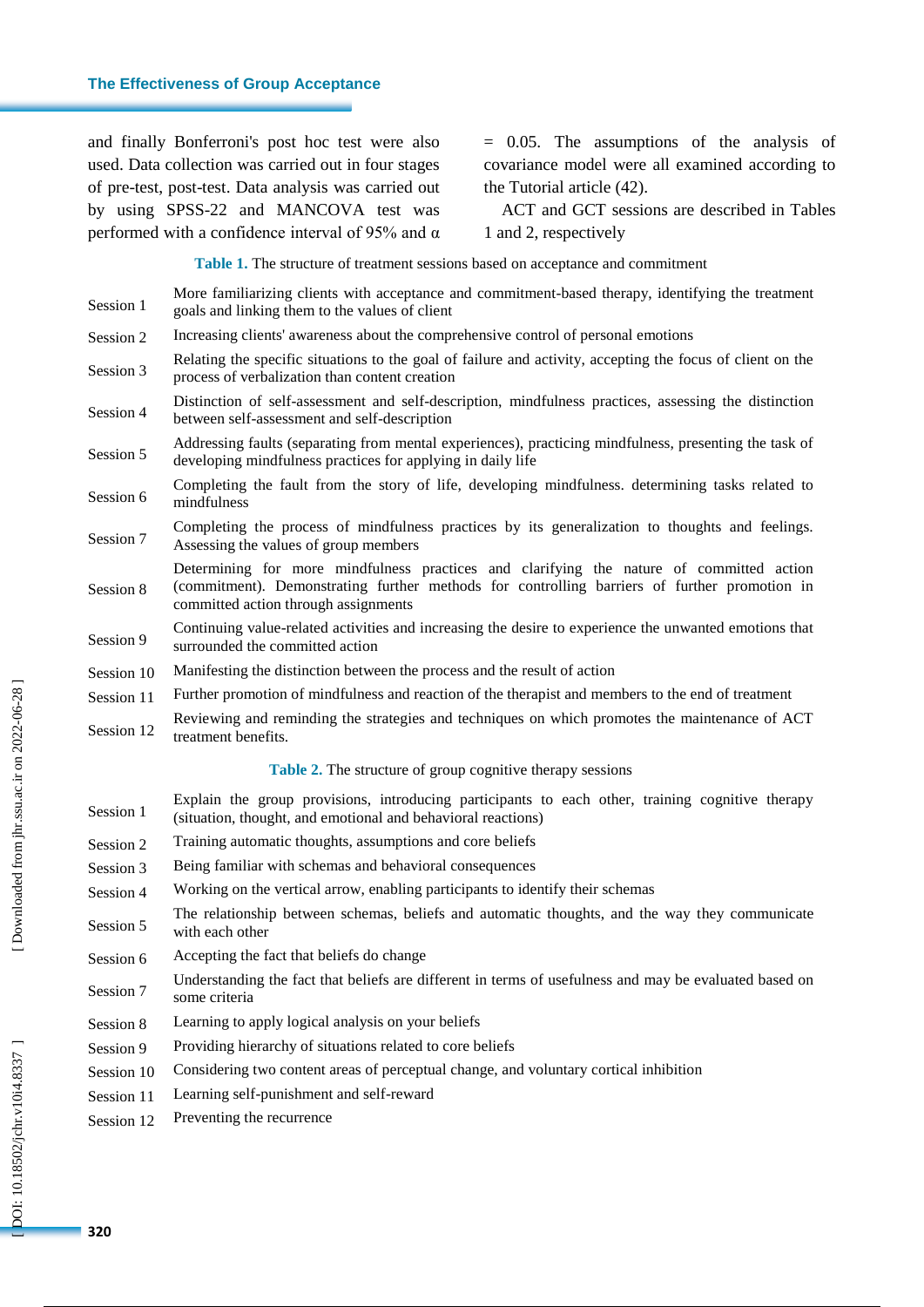#### **Statistical analyses**

Data was analyzed by descriptive and inferential statistics such as mean and standard deviation scores. Data normality was examined by Kolmogorov - Smirnov test. Levene's test was also utilized to examine the equality of variances. The analysis of variance was utilized to test the assumption of homogeneity of line slope. Bonferroni's post hoc test was used to determine the mean difference between different training sessions. Data analysis was conducted by using the analysis of covariance. SPSS version 22 was further used for analyzing the data. Th e significance level of research was considered to be  $\alpha$ =0.05.

### **Results**

The present study was performed on 30 individuals with affected by marital infidelity in three groups of ACT  $(n = 10)$ , GCT  $(n = 10)$ , and Control ( $n = 10$ ). The mean  $\pm$  SD age of participants of ACT group was  $26.8 \pm 4.9$ , the mean  $\pm$  SD age of GCT was 27.35  $\pm$  6.0 and finally it was  $28.2 \pm 5.6$  for the control group. There was no significant difference between three groups in terms of demographic information of the participants (P>0.05) (table3).

In Table 4 the mean and standard deviation of the variables in each group were showed .

|                            |               | Age                             |                                     | <b>Education</b>                  |
|----------------------------|---------------|---------------------------------|-------------------------------------|-----------------------------------|
|                            | <b>Groups</b> | Mean $\pm$ sd<br>$n=10$<br>N(%) | <b>Diploma</b><br>$n=10$<br>$N(\%)$ | <b>Bachelor</b><br>$n=10$<br>N(%) |
| ACT<br>Intervention        |               | $26.8 \pm 4.9$                  | 7(70)                               | 3(30)                             |
| <b>GCT</b><br>Intervention |               | $27.35 \pm 6.0$                 | 6(60)                               | 4(40)                             |
| Control                    |               | $28.3 \pm 5.6$                  | 6(60)                               | 4(40)                             |
| p-value                    |               | 0.71                            | 0.50                                | 0.50                              |

#### **Table 3 .** Demographic Characteristics of the Participants

**Table 4 .** Mean and standard deviation of Alexithymia and Marital Boredom variable in groups

| <b>Variables</b>                | <b>Test</b> | <b>ACT</b><br>mean $\pm$ SD | <b>GCT</b><br>$mean \pm SD$ | Control<br>$mean \pm SD$ |
|---------------------------------|-------------|-----------------------------|-----------------------------|--------------------------|
| Alexithymia (Total scale)       | Pre-test    | $67 + 4.37$                 | $67.7 \pm 9.1$              | $68.9 \pm 7.7$           |
|                                 | Post-test   | $58.6 \pm 7.13$             | $55 \pm 8.3$                | $67.31 \pm 5.6$          |
| Difficulty Identifying emotions | Pre-test    | $27.5 \pm 2.01$             | $25.6 \pm 3.92$             | $26 \pm 3.05$            |
|                                 | Post-test   | $19.8 \pm 3.01$             | $18.9 \pm 3.03$             | $25.5 \pm 2.63$          |
| Difficulty describing emotions  | Pre-test    | $19.3 \pm 0.67$             | $18.1 + 2.51$               | $19.4 \pm 1.77$          |
|                                 | Post-test   | $13.8 \pm 1.93$             | $14.6 \pm 2.71$             | $18.5 \pm 2.36$          |
| Externally oriented thinking    | Pre-test    | $30.2 \pm 3.15$             | $25 + 3.8$                  | $21.5 \pm 3.74$          |
|                                 | Post-test   | $21 \pm 2.98$               | $25.5 \pm 3.37$             | $23.3 \pm 3.35$          |
| <b>Marital Boredom</b>          | Pre-test    | $97.5 \pm 10.94$            | $100.7 \pm 8.05$            | $104.5 \pm 9.7$          |
|                                 | Post-test   | $86 \pm 10.11$              | $94.5 \pm 9.25$             | $104.8 \pm 11.10$        |

Before using covarian ce analysis, its pre assumptions were estimated. For checking the homogeneity of variances Levene test was utilized. The results indicated that the assumption of the equality of variances was true and the use of analysis of covariance was permitted. Furthermore, the analysis of variance was utilized to test the assumption of homogeneity of line slope. This interaction was not significant, so covariate was considered as the secondary dependent variable and as a result analysis of covariance (ANCOVA) was applied (42) . Before testing the assumptions , normality of error distribution should be checked by Kolmogorov - Smirnov test.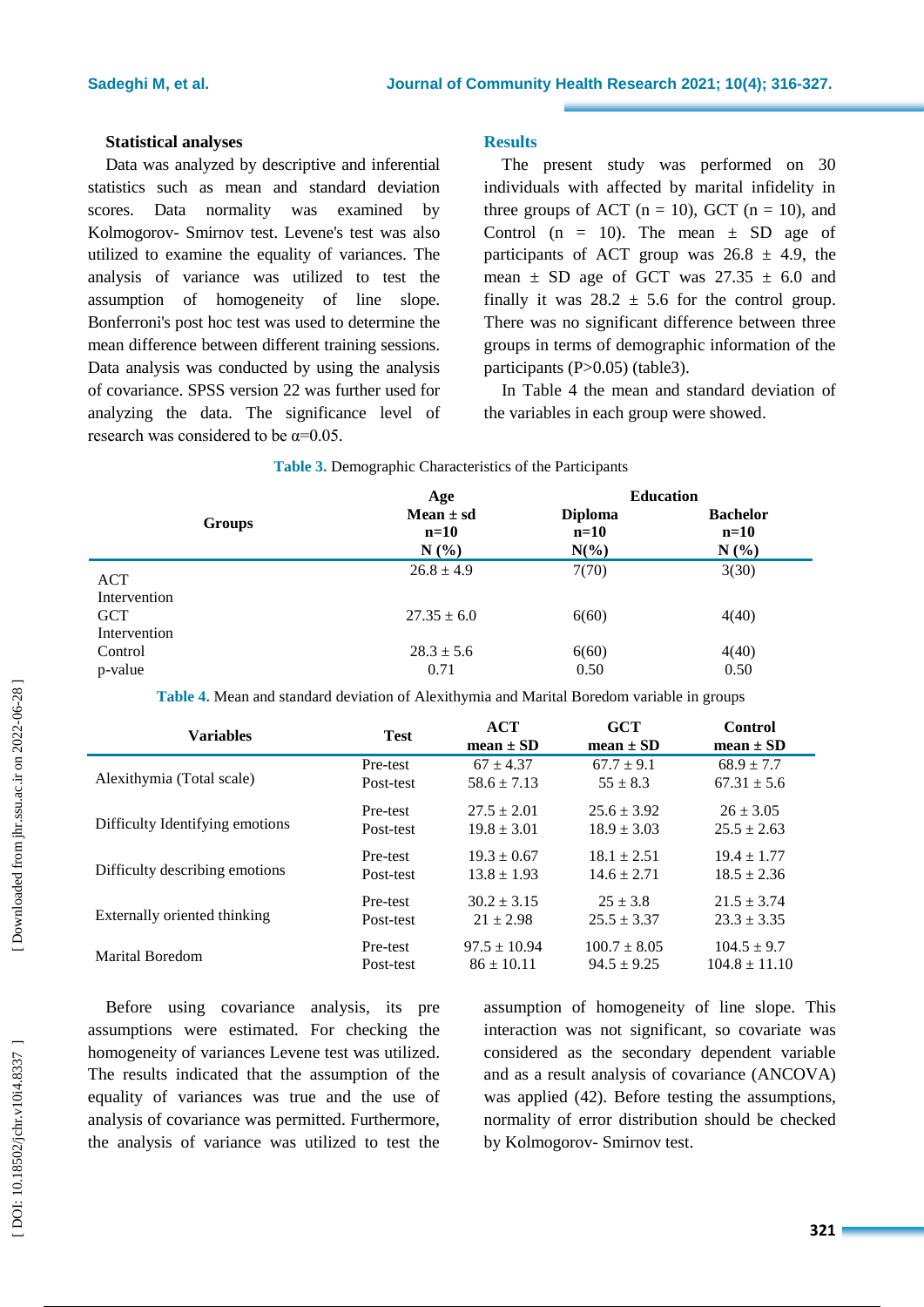# **The Effectiveness of Group Acceptance**

| Variable               | Stage    | K-S  | n    | Stage     | K-S  |      |
|------------------------|----------|------|------|-----------|------|------|
| <b>Marital Boredom</b> |          | 1.06 | 0.21 |           | 0.89 | 0.39 |
| Alexithymia            | Pre-test | 0.58 | 0.88 | Post-test | 0.62 | 0.83 |

**Table 5.** The results of examining the Normality of error distribution in quantitative variables of the study

The results of table 5 showed that the scores of Kolmogorov - Smirnov test for both variables at pre -test & post -test are above critical point of 0.05. Therefore, the normality of error distribution was proved and parametric tests like ANCOVA could be used .

|                                   | Post-test |    |       |             |  |
|-----------------------------------|-----------|----|-------|-------------|--|
| <b>Dependent Variable</b>         |           | df |       | Parital eta |  |
| Difficulty Identifying emotions   | 11.22     |    | 0.001 | 0.48        |  |
| Difficulty describing emotions    | 12.14     |    | 0.001 | 0.50        |  |
| Externally oriented thinking      | 2.44      |    | 0.001 | 0.16        |  |
| $\Box$ Total scale OF Alexithymia | 10.19     |    | 0.001 | 0.45        |  |
| <b>Marital Boredom</b>            | 13.5      |    | 0.001 | 0.50        |  |

**Table 6 .** Results of MAN COVA test analysis between three groups

The results of Multivariate Analysis of Covariance (MANCOVA ) according to table 6 showed that there was a significant difference between the intervention groups and control group in terms of Alexithymia mean score and its subscales in stage of post-test  $(P=0.001)$ . Also, there was a significant difference between two

intervention groups and a control group in the mean score of total Marital Boredom in stage of post -test (table 6). The results of Bonferroni follow -up test comparing two groups of intervention and control are presented in table 7.

And finally in table 8, the modified means were summerized.

Table7. The results of post-hoc test for paired comparison with Bonferroni correction for Alexithymia and Marital Boredom total scale mean and their subscales in three groups of intervention and control

| <b>Dependent Variable</b>         | <b>ACT &amp; GCT group</b><br>Post-test<br><b>P</b> Value | <b>ACT &amp; Control group</b><br>Post-test<br><b>P</b> Value | <b>GCT &amp; Control group</b><br>Post-test<br><b>P</b> Value |
|-----------------------------------|-----------------------------------------------------------|---------------------------------------------------------------|---------------------------------------------------------------|
| Difficulty Identifying emotions   | 0.60                                                      | 0.001                                                         | 0.001                                                         |
| Difficulty describing emotions    | 0.02                                                      | 0.001                                                         | 0.01                                                          |
| Externally oriented thinking      | 0.01                                                      | 0.001                                                         | 0.01                                                          |
| $\Box$ Total scale OF Alexithymia | 0.02                                                      | 0.001                                                         | 0.01                                                          |
| <b>Marital Boredom</b>            | 0.02                                                      | 0.001                                                         | 0.007                                                         |

|  |  | Table 8. The adjusted meanof variables after ANCOVA |  |  |
|--|--|-----------------------------------------------------|--|--|
|  |  |                                                     |  |  |

|                           |            |        | <b>Std.Error</b> | 95% confidence Interval |                    |  |
|---------------------------|------------|--------|------------------|-------------------------|--------------------|--|
| <b>Dependent Variable</b> | Group      | mean   |                  | <b>Upper Bound</b>      | <b>Upper Bound</b> |  |
| Difficulty                | ACT        | 19.999 | 0.884            | 18.171                  | 21.827             |  |
| Identify emotions         | <b>GCT</b> | 20.146 | 0.778            | 18.536                  | 21.756             |  |
|                           | Control    | 24.055 | 0.799            | 22.402                  | 25.707             |  |
| Difficulty                | <b>ACT</b> | 13.382 | 0.717            | 11.898                  | 14.865             |  |
| Describing emotions       | <b>GCT</b> | 15.785 | 0.631            | 14.479                  | 17.091             |  |
|                           | Control    | 17.733 | 0.648            | 16.392                  | 19.074             |  |
| externally oriented       | <b>ACT</b> | 20.484 | 1.113            | 18.180                  | 22.787             |  |
| Thinking                  | <b>GCT</b> | 22.656 | 0.981            | 20.627                  | 24.684             |  |
|                           | Control    | 22.660 | 1.006            | 20.579                  | 24.742             |  |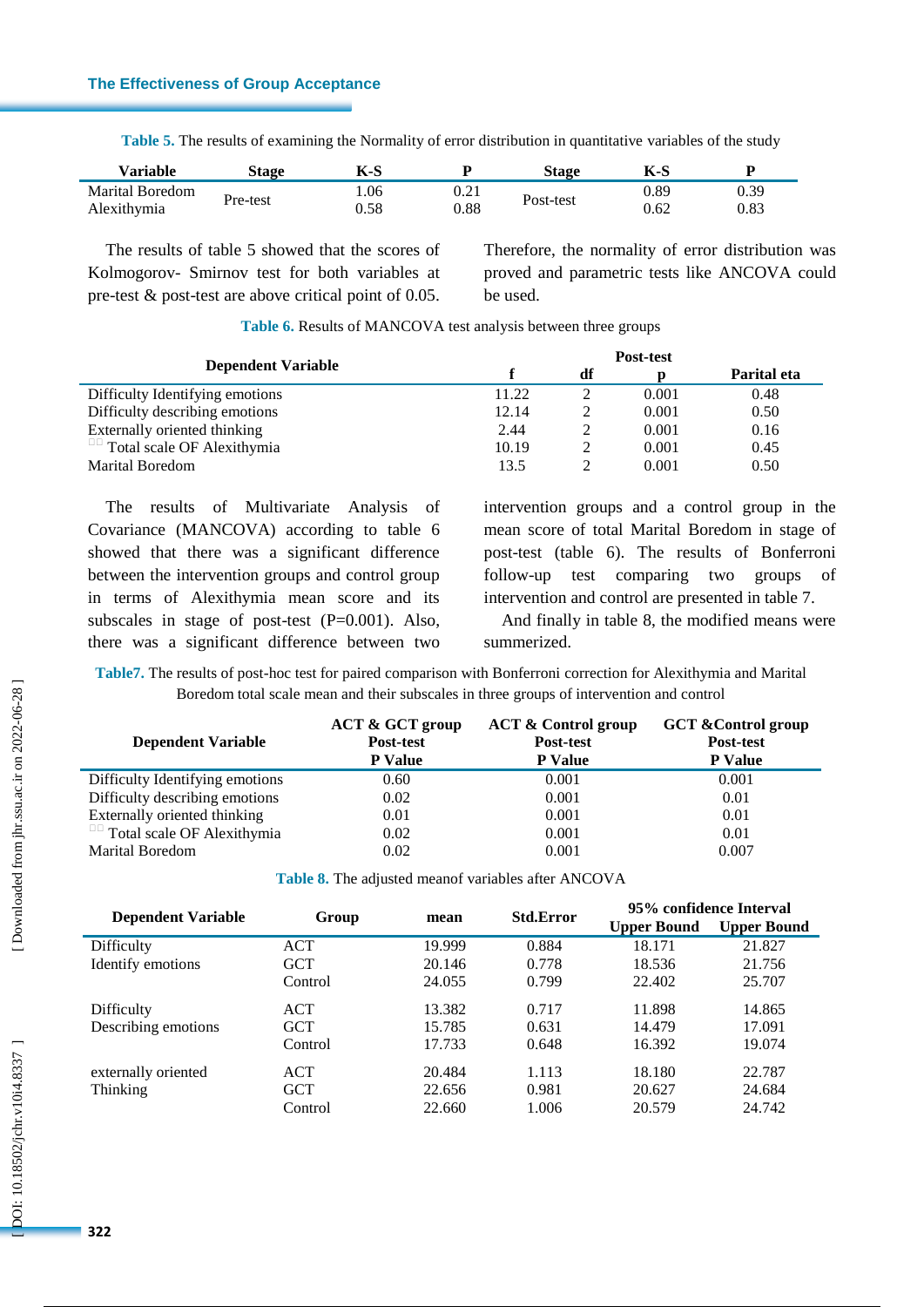| <b>Dependent Variable</b> | Group      | mean    | <b>Std.Error</b> | 95% confidence Interval<br><b>Upper Bound</b> | <b>Upper Bound</b> |
|---------------------------|------------|---------|------------------|-----------------------------------------------|--------------------|
| Total scale of            | <b>ACT</b> | 53.865  | 2.046            | 49.632                                        | 58.097             |
| Alexi thymia              | <b>GCT</b> | 58.587  | 1.802            | 54.860                                        | 62.315             |
|                           | Control    | 64.448  | 1.849            | 60.623                                        | 68.273             |
| Marital Boredom           | <b>ACT</b> | 90.181  | 2.203            | 85.624                                        | 94.739             |
|                           | <b>GCT</b> | 94.006  | 1.940            | 89.993                                        | 98.020             |
|                           | Control    | 1.011E2 | 1.991            | 96.993                                        | 105.231            |

# **Discussion**

According to the increasing rate of marital infidelity and women who are suffering from being betrayed, in this study two different interventions were examined and compared in order to focus on Alexithymia and marital boredom of these women . Therefore, The main purpose of the present study was to compare the effectiveness of ACT and GCT on Alexithymia and Marital Boredom of women affected by marital infidelity in Mashhad. The results showed that both GCT and ACT methods are effective in improving Alexithymia and MB in the participants of the present study. On the other hand, the results of the comparison between two therapeutic methods showed that GCT was more effective than ACT during the post -intervention phase in reducing the mean total score of Alexithymia, subscale of Difficulty describing emotions, and externally oriented thinking. But both intervention groups showed no significant difference between the sub -components of Difficulty Identifying emotions. On the other hand, the results showed that ACT had a greater effect on reducing the mean score of MB than GCT. In support of this hypothesis, it has to be mentioned that the results of the present study similar to the results of previous studies confirm the therapeutic effects of ACT on forgiveness and marital adjustment of women exposed to infidelity (35), reducing the signs of stress, depression and anxiety among women who were suffering from extra marital affairs of spouses (35), improvement of alexithymia among women on the verge of divorce and finally having positive effects on emotion regulation and meaning of life for these women (36) .

According to the results and experimental evidence, it can be stated that the main goal of treatment is based on acceptance and commitment to create mental flexibility; that is, the ability of practical choice between different options that are more appropriate. In other words, it tries to accept the annoying feelings, thoughts and emotions (which are common in people with marital boredom) (31). Thus acceptance provides a hypothesis for immediate exposure to emotions that, while annoying, are real. This acceptance leads to an increase in responsibility (43). This treatment helps people to build their lives full of acceptance and bold action (31). Research has shown that acceptance and commitment therapy increases marital satisfaction, improves marital turmoil and communication variables between couples, marital adjustment, and reduces psychological and interpersonal distress between incompatible and troubled couples (33). Acceptance and commitment therapy guides couples to correct their behavior through increasing the security and support and availability, responding to their spouse's needs, developing safe behaviors, training proper communication skills and ways of increasing intimacy, and creating a desirable sexual relationship (44). Overall, it seems that acceptance and commitment therapy can be closer to the patterns of MB compared to better cognitive therapy. This treatment can encourage the person to engage in effective behavior in order to reduce MB through acceptance of adversity and conciliatory action .

Based on the results of the present study, it seems that GCT can be effective in reducing Alexithymia. The results of the present study was consistent with the results of previous studies on the effect of GCT on Alexithymia (24) , on depression and negative thinking (45),self-talk and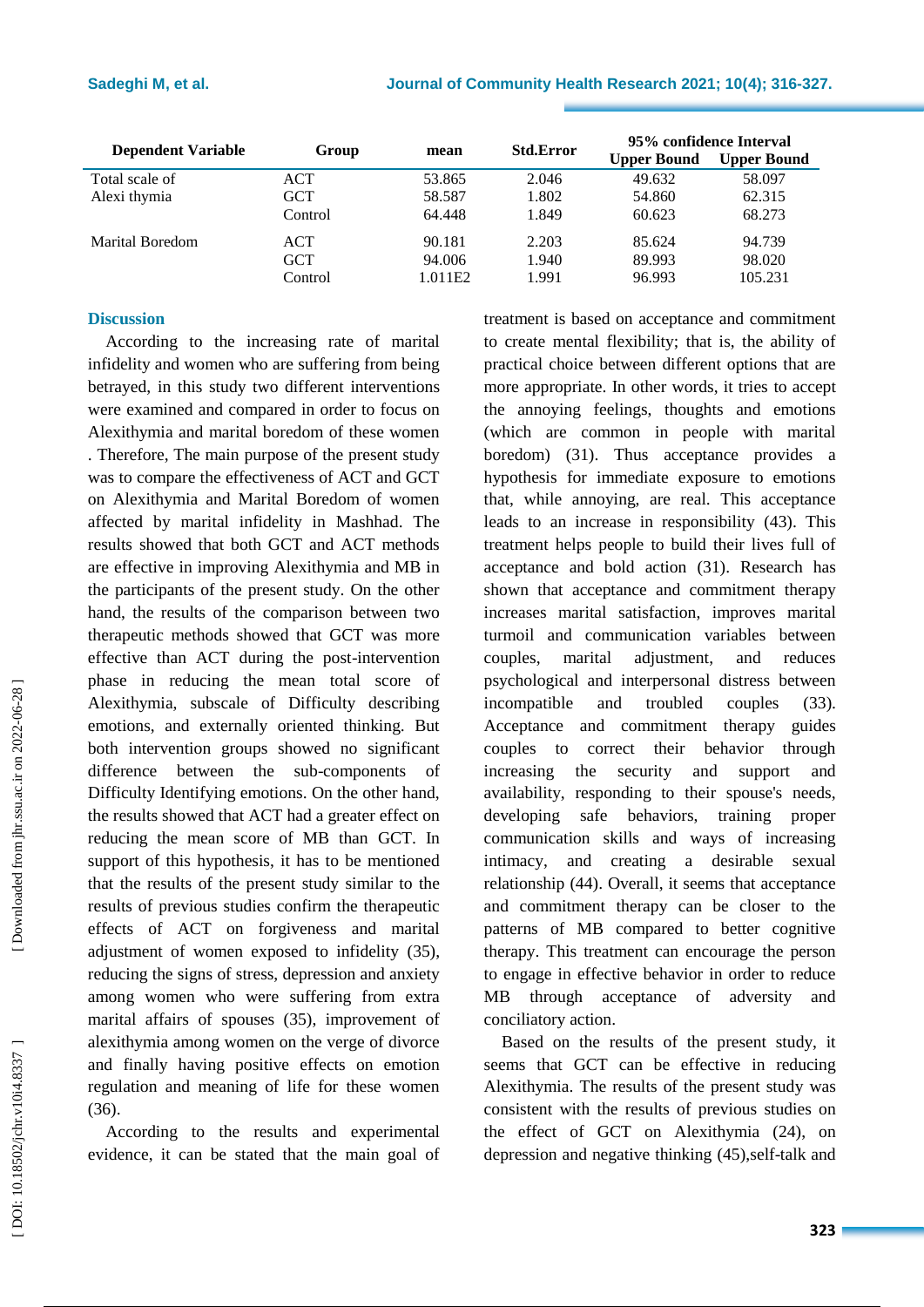marital conflict reduction (23), and it was also consistent with reducing marital conflicts between couples (46) . The purpose of the cognitive therapy approach is to identify and correct the maladaptive and inefficient thinking that causes dysfunction (45). Therefore, the central point and main focus of cognitive therapy is on mood disorders. Its purpose is to change fundamental beliefs and negative spontaneous thoughts and negative emotions caused by them. Cognitive therapy can be a tool for diagnosing and describing emotion. That is, if understanding beliefs, thoughts, and emotions are areas of cognitive therapy. The problem of individuals with emotional dyslexia is the weak emotional awareness that manifests itself in the inability of recognizing and verbally describing personal emotions, and also the extreme poverty in symbolic thinking (12). The purpose of cognitive group therapy was identifying, challenging, and changing the negative thoughts and cognitions of people with conflicting relationships. It led to identifying these distortions and intellectual biases and ultimately changing them by alleviating existing symptoms, replacing positive emotions, behavior, thinking, and eventually returning communication to a better and healthier level. Therefore, group cognitive therapy can be used to reduce emotional problems such as Alexithymia.

One of the limitations of the present study was the small sample size, which could not be increased due to group meetings and time constraints. Therefore, it is suggested to repeat this study with larger sample size and individually in prospective studies. ACT and GCT techniques can be used along with other psychological therapies to

reduce mood distress and marital boredom in women affected by marital infidelity.

### **Conclusion**

Due to the increasing number of marital infidelity and emotional and real divorce, it is necessary to carry out some measures in this regard, so according to the research findings, it seems that both Group Cognitive Therapy and Acceptance and Commitment Therapy methods were effective alternatives in improving Alexithymia and Marital Boredom in betrayed women . However, Acceptance and Commitment Therapy was more effective on Marital Boredom and Group Cognitive Therapy was more effective on improving Alexithymia of these individuals.

## **Acknowledgments**

This article was extracted from a part of the Ph.D. dissertation of Maryam Sadeghi in the

Department of Psychology, Islamic Azad University of Tabriz (code: 102481380054893162279477 ) We also appreciate all those who participated in present study for their patience and cooperation . This study did not receive any special financial support from any organizations.

# **Conflict of interests**

The authors declare no conflict of interests for this study.

# **Author contribution**

M.S was responsible for the idea , performing the analysis and drafting the manuscript. And N.M & M.A.V were involved in planning and supervising the work . All authors aided in interpreting the results, working on the manuscript , discussion and final comments.

# **References**

- 1. Isma MNP, Turnip SS. Personality Traits and Marital Satisfaction in Predicting Couples' Attitudes Toward Infidelity. Journal of Relationships Research. 2019; 10(13): 1 -5.
- 2. Papalia DE, Olds SW, Feldman RD. Human development, 10th ed. New York, NY, US: McGraw -Hill; 2007. 738  $\mathbf{p}$ .
- 3. Baron R, Branscombe N, Byrne D. Social psychology. Boston MA: Pearson 2008.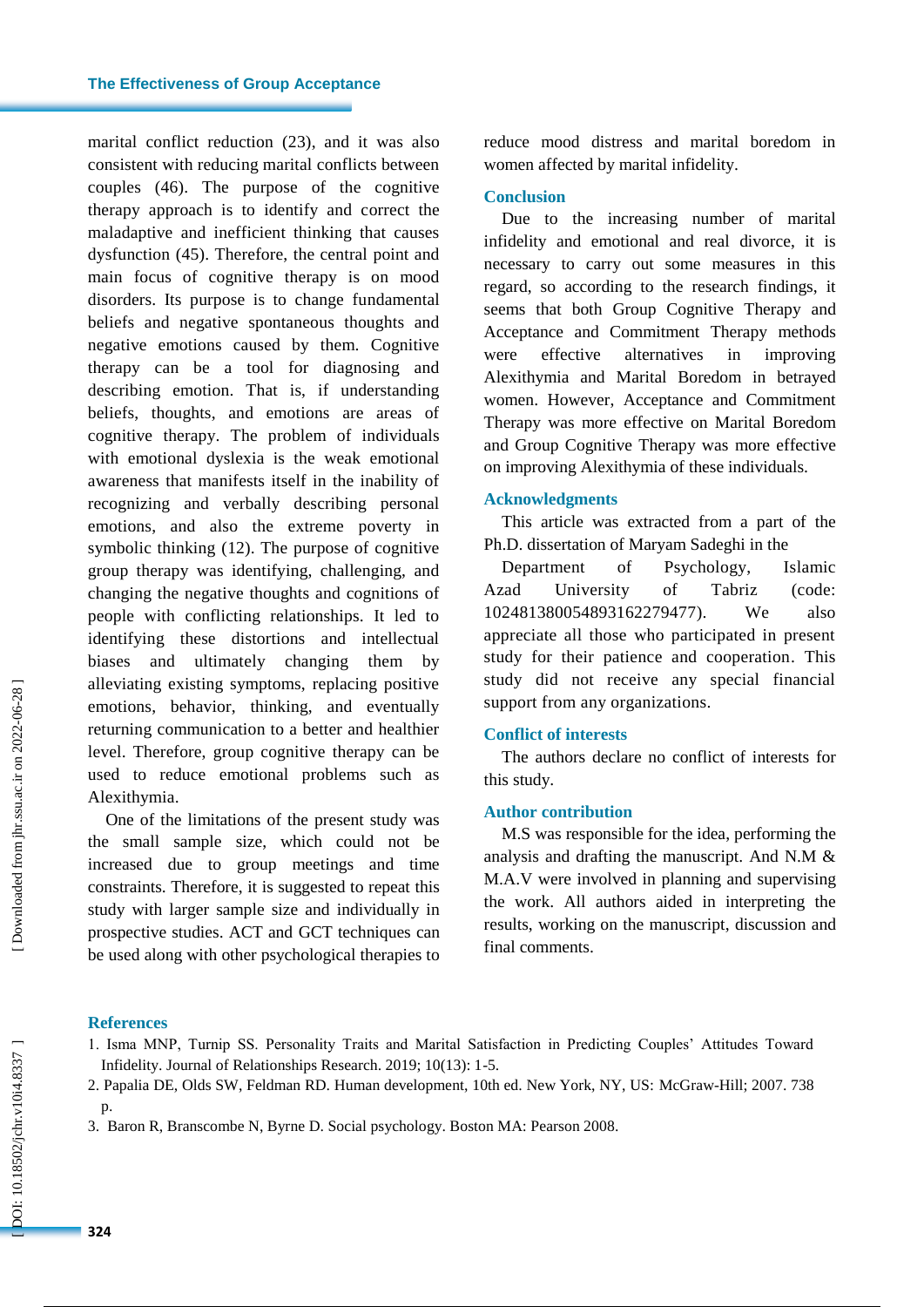- 4. Asayesh M, Farahbakhsh K, Delavar A, et al. Cognitive Experiences and Reactions of Women to Infidelity: A Phenomenological Study. Journal of Qualitative Research in Health Sciences. 2020; 7(2): 188-203. [Persian]
- 5. Atapour N, Falsafinejad M, Ahmadi K, et al. A study of the Processes and Contextual Factors of Marital Iinfidelity. Journal of Practice in Clinical Psychology. 2021; 9(3): 211 -26. [Persian]
- 6. Modarresi F, Zahedian H, Hashemi MohammadAbad S. The Rate of Marital Fidelity and Quality of Love in Divorce Applicants with and Without Marital Infidelity Precedent. Armaghane danesh. 2014; 19(1): 78 -88. [ Persian]
- 7. Fathi M, Fekazad H, Ghaffary G, et al. Recognizing the fundamental factors of married men engaged in marital infidelity. Social Welfare Quarterly. 2014; 13(51): 109 -37. [Persian]
- 8. Kaveh S. Encountering with disloyalty and infidelity of spouse Tehran. Iran: Andishe Kohan Pardaz Publications; 2014. [Persian]
- 9. Pamuk M, Durmuş E. Investigation of burnout in marriage. International Journal of Human Sciences. 2015; 12(1): 162 -79.
- 10. Safipouriyan S, Ghadami A, Khakpour M, et al. The effect of group counseling using interpersonal therapy (IPT) in reducing marital boredom in female divorce applicants. Journal of Nursing Education. 2016; 5(1): 1 -11. [Persian]
- 11. Vladut CI, Kállay É. Work stress, personal life, and burnout. Causes, consequences, possible remedies: a theoretical review. Cognition, Brain, Behavior. 2010; 14(3): 261.
- 12. Nicolò G, Semerari A, Lysaker PH, et al. Alexithymia in personality disorders: Correlations with symptoms and interpersonal functioning. Psychiatry Research. 2011; 190(1): 37 -42.
- 13. Hemming L, Haddock G, Shaw J, et al. Alexithymia and Its Associations With Depression, Suicidality, and Aggression: An Overview of the Literature. Frontiers in Psychiatry. 2019; 10(1): 1 -7.
- 14. Taylor GJ, Bagby RM. New Trends in Alexithymia Research. Psychotherapy and Psychosomatics. 2004; 73(2): 68 -77.
- 15. Franz M, Popp K, Schaefer R, et al. Alexithymia in the German general population. Social Psychiatry and Psychiatric Epidemiology. 2007; 43(1): 54 -62.
- 16. Pirani Z, Abbasi M, Kalvani M, et al. Effectiveness of Acceptance and Commitment Therapy on Sexual Self Esteem, Emotional Skillfulness and Marital Adjustment in Veterans' Wives. Iranian Journal of War and Public Health. 2017; 9(1): 25 -32. [Persian]
- 17. Frye -Cox NE, Hesse CR. Alexithymia and marital quality: The mediating roles of loneliness and intimate communication. Journal of Family Psychology. 2013; 27(2): 203 -11.
- 18. Lee V. The impact of alexithymia, emotional intelligence, marital. USA: Howard University; 2010.
- 19. Khezri -Moghadam N. The relationships between alexithymia and interpersonal problems with marital satissaction in married female nurses of the public hospitals in kermaa city. Nurs Midwifery Journal. 2016; 14(7): 630 -8. [Persian]
- 20. Shafiabadi A, Naseri G. Naseri G Theories of counseling and psychotherapy. Tehran: University Publication Center; 2016. [Persian]
- 21. Nasiri Kalmarzi R, Moradi G, Asmayee Majd S, et al. The effect of mindfulness -based cognitive therapy on mindfulness and quality of life for patients with asthma. Shenakht Journal of Psychology and Psychiatry. 2018; 5(5): 1 -14. [Persian]
- 22. Hajihasani A, Rouhani M, Salavati M, et al. The Influence of Cognitive Behavioral Therapy on Pain, Quality of Life, and Depression in Patients Receiving Physical Therapy for Chronic Low Back Pain: A Systematic Review. American Academy of Physical Medicine and Rehabilitation. 2019; 11(2): 167 -76.
- 23. Rezapour Mirsaleh Y. The Comparison of Self-Talking-Based Cognitive Therapy Considering the Iranian-Islamic Models with Common Self-Talking -Based Cognitive Therapy on Marital Conflicts of Women. A Quarterly Research Psychological. 2016; 7(1): 69 -57. [Persian]
- 24. Sohrabi F, Sangpahni T, Borjali A. The effectiveness of cognitive therapy based on Michal feri model on reducing depression of women prisoners in Tehran. Quarterly of Counselling Culture & Psychotherapy. 2015; 6(23): 1 -20. [Persian]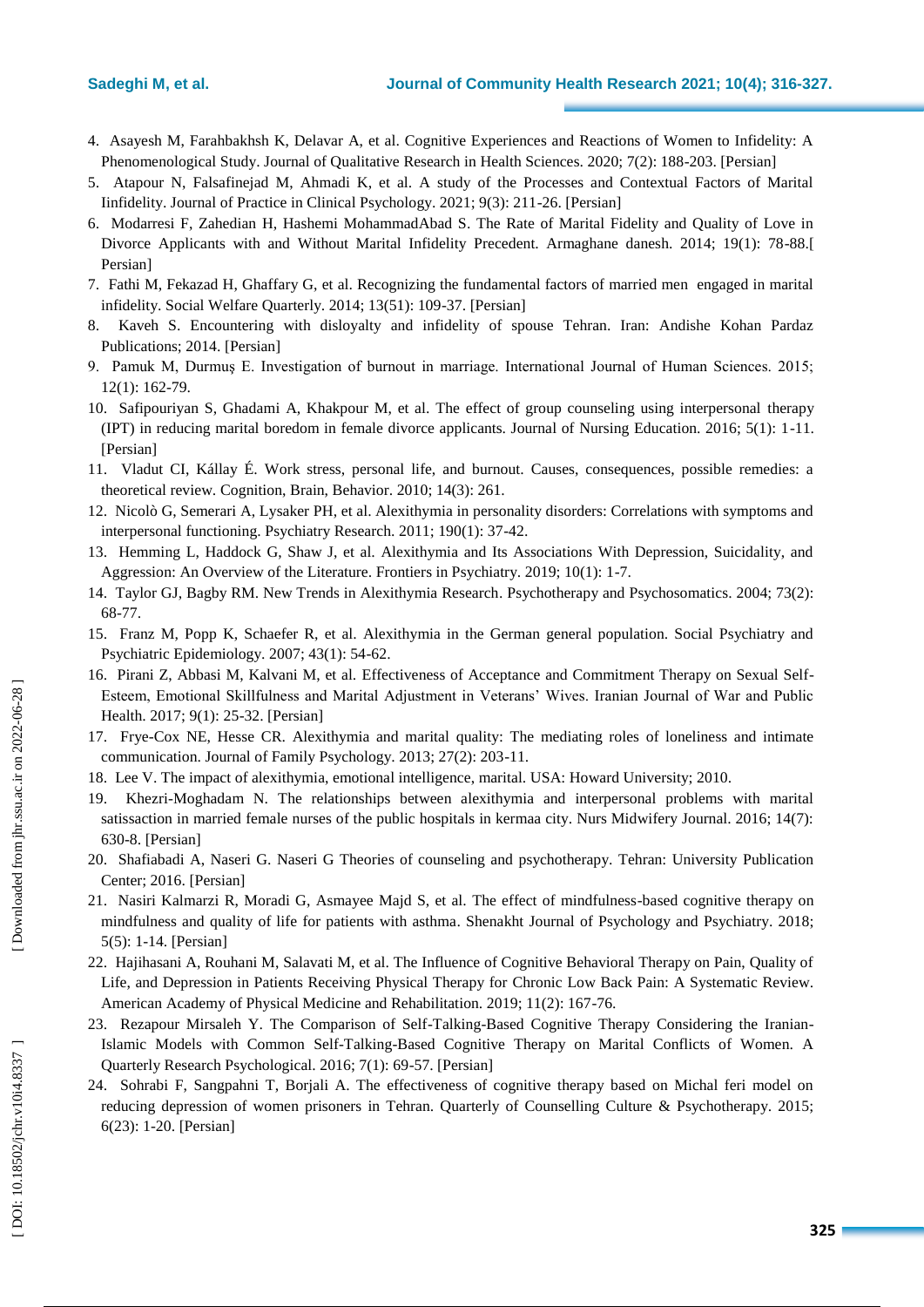#### **The Effectiveness of Group Acceptance**

- 25. Gawęda Ł, Krężołek M. Cognitive mechanisms of alexithymia in schizophrenia: Investigating the role of basic neurocognitive functioning and cognitive biases. Psychiatry Research. 2019; 271: 573 -80.
- 26. Asgari B, Gharegaghi A, Shirzadi S. The effectiveness of group cognitive therapy based on Michal feri model on reducing marital conflicts among couples referring to Shahid Beheshti University Counselling Center. Journal of Educational Administration Research. 2015; 6(1): 148 -68. [Persian]
- 27. Vaghee S, Salarhaji A, Kashani Lotfabadi M, et al. Comparing the Effect of Contact -based Education with Acceptance and Commitment Training on Destigmatization Toward Psychiatric Disorders in Nursing Students. Iranian Journal of Psychiatry and Behavioral Sciences. 2017; 11(2): 1 -9. [Persian]
- 28. Wilski M, Gabryelski J, Brola W, et al. Health -related quality of life in multiple sclerosis: Links to acceptance, coping strategies and disease severity. Disability and Health Journal. 2019; 12(4): 608 -14.
- 29. Berghoff CR, Forsyth JP, Ritzert TR, et al. Comparing paths to quality of life: Contributions of ACT and cognitive therapy intervention targets in two highly anxious samples. Journal of Contextual Behavioral Science. 2014; 3(2): 89 -97.
- 30. Razmpush M, Ramezani K, Maredpoor A, et al. The Effect of Acceptance and Commitment Training on Quality of Life and Resilience of Nurses. The Neuroscience Journal of Shefaye Khatam. 2019; 7(1): 62 - 51.[Persian]
- 31. Amani A, Eisa Nejad O, Alipour E. Effectiveness of acceptance and commitment group therapy on marital distress, marital conflict and optimism in married women visited the counseling center of Imam Khomeini Relief Foundation in Kermanshah. Shenakht Journal of Psychology and Psychiatry. 2018; 5(1): 42 -64. [Persian]
- 32. Mohammadi Z, Borjali A, Sohrabi F. Effectiveness based on acceptance and commitment therapy on quality of life women heads of household conducted in Tehran welfare Organization. Shenakht Journal of Psychology and Psychiatry. 2018; 5(5): 81 -91. [Persian]
- 33. Keyvanpour P, LotfiKashani F. The impact of acceptance -commitment therapy(ACT) in increasing rate of marital satisfaction in married women. Journal of Educational and Management studies 2014; 4(3): 614 -6. [ Persian]
- 34. Peterson BD, Eifert GH, Feingold T, et al. Using Acceptance and Commitment Therapy to Treat Distressed Couples: A Case Study With Two Couples. Cognitive and Behavioral Practice. 2009; 16(4): 430 -42.
- 35. Fiorillo D, McLean C, Pistorello J, et al. Evaluation of a web -based acceptance and commitment therapy program for women with trauma-related problems: A pilot study. Journal of Contextual Behavioral Science. 2017; 6(1): 104 -13.
- 36. Sri Suyanti T, Anna Keliat B, Catharina Daulima NH. Effect of logo -therapy, acceptance, commitment therapy, family psychoeducation on self -stigma, and depression on housewives living with HIV/AIDS. Enfermería Clínica. 2018; 28: 98 -101.
- 37. Parker JDA, Taylor GJ, Bagby RM. The 20 -Item Toronto Alexithymia Scale. Journal of Psychosomatic Research. 2003; 55(3): 269 -75.
- 38. Besharat MA, Naghshineh N, Ganji P, et al. The Moderating Role of Attachment Styles on the Relationship of Alexithymia and Fear of Intimacy with Marital Satisfaction. International Journal of Psychological Studies. 2014; 6(3): 324 -35.[ Persian]
- 39. Pines AM. Adult attachment styles and their relationship to burnout: a preliminary, cross -cultural investigation. Work & Stress. 2004; 18(1): 66 -80.
- 40. Navidi F. Investigating and comparing the relationship between marital boredom and organizational climate factors in education staff And Nursing and Nurses of Tehran Hospitals. Tehran: Shahid Beheshti University2005. [Persian]
- 41. Free ML, Elliott CH. Cognitive Therapy in Groups: Guidelines and Resources for Practice. Journal of Cognitive Psychotherapy. 2001; 15(2): 147 -9.
- 42. Khammar A, Yarahmadi M, Madadizadeh F. What Is Analysis of Covariance (ANCOVA) and How to Correctly Report its Results in Medical Research? Iranian Journal of Public Health. 2020; 49(5): 1016 -7.
- 43. Momeni javid M, Shoaakazemi M. The effect of couple psychotherapy on the quality of life of couples affected by marital infidelity in Tehran. Journal of Research and Health. 2016; 1(1): 54 -63. [Persian]